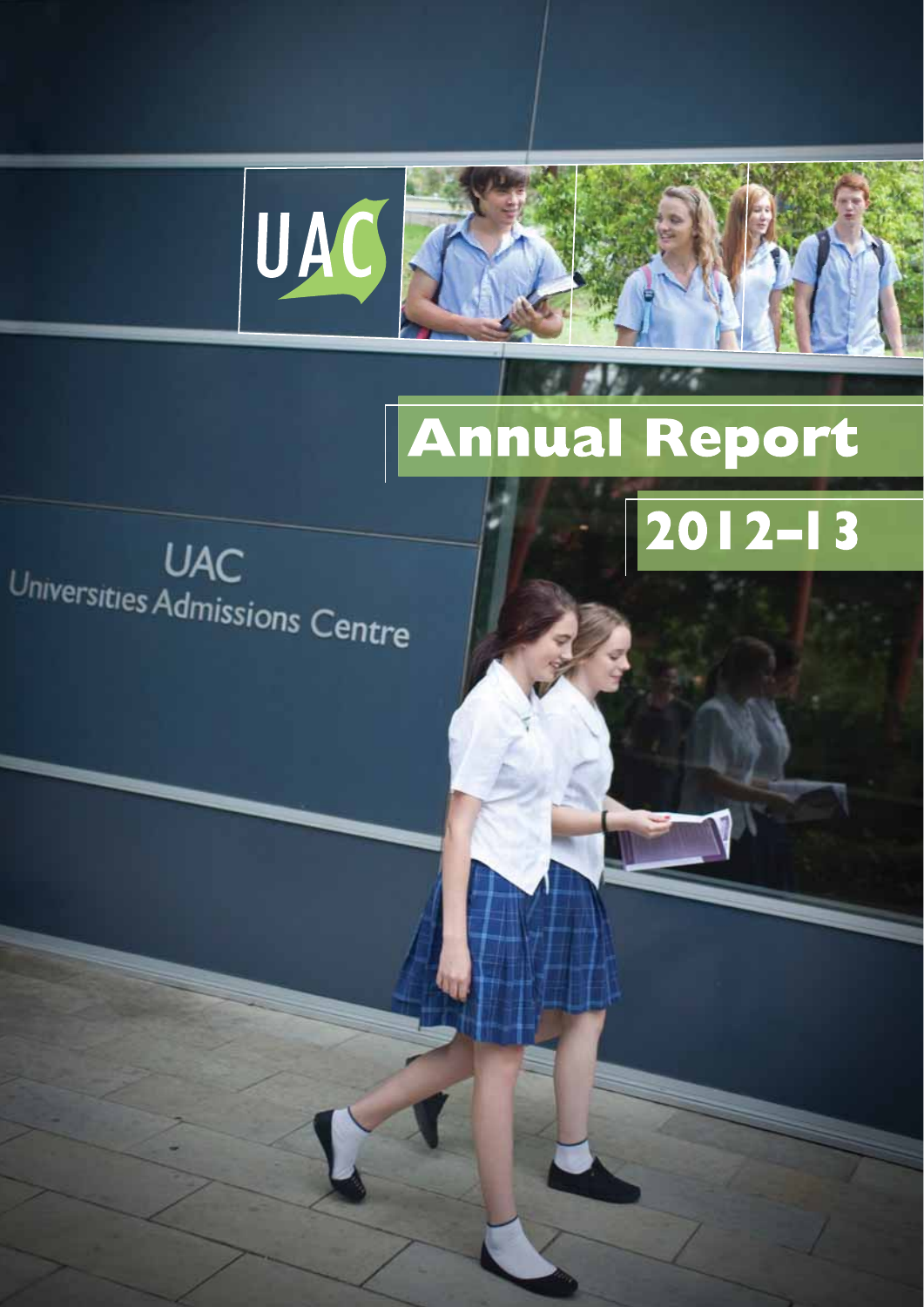# **Contacting UAC**



UAC Locked Bag 112 Silverwater NSW 2128



in person Quad 2, 8 Parkview Drive Sydney Olympic Park NSW



office hours 8.30am–4.30pm (Sydney local time) Monday–Friday



telephone (02) 9752 0200



website www.uac.edu.au



www.facebook.com/universitiesadmissionscentre



http://twitter.com/UACinfo



You Tube http://www.youtube.com/user/UACinfo

© Universities Admissions Centre (NSW & ACT) Pty Ltd 2013 ACN 070 055 935 ABN 19 070 055 935

Published September 2013

UAC is the owner of the copyright in this publication.

Apart from any fair dealing for the purpose of private study, criticism or review, or otherwise as permitted under the Copyright Act, no part may be reproduced by any process without UAC's written permission. Enquiries should be addressed to the Managing Director, UAC.

This publication is available on UAC's website and in electronic or printed format upon request.

## **About this report**

This report gives an overview of the operations of the Universities Admissions Centre (UAC) for the financial year ended 30 June 2013 and includes highlights of events during the financial year.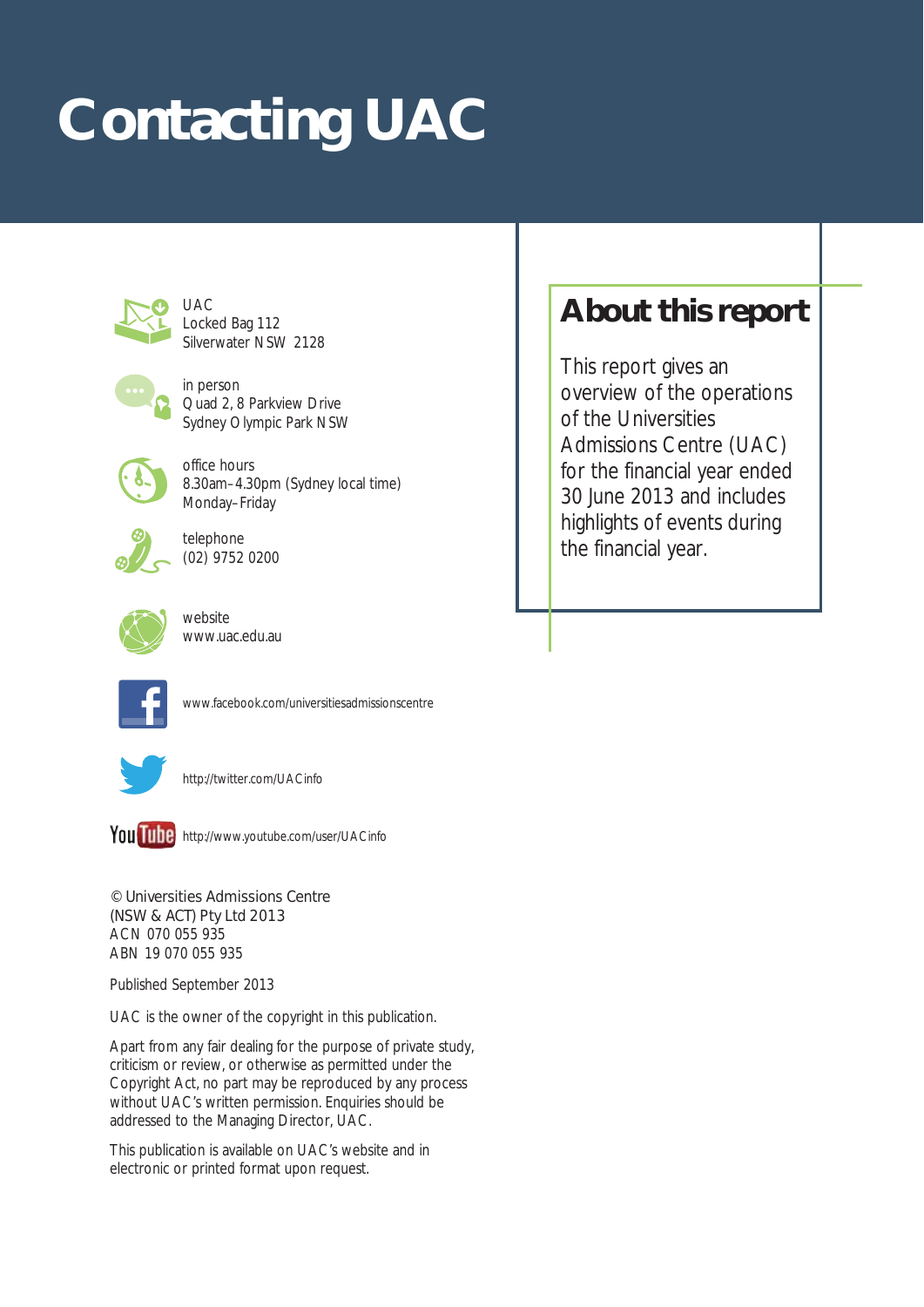

# **Contents**

- **Report from the Chair 02**
	- **Report from the Managing Director 03**
- **Achievements in 2012–13 04**
- **Mission, Vision, Values and Strategic goals 06**
	- **About UAC 07**
	- **Scope of UAC 08**
- **UAC management structure and relationships 09**
	- **UAC Board and**
	- **organisational structure 10**
		- **Publishing 11**

UAC Annual Report 2012-13 **UAC** *Annual Report 2012–13* **01**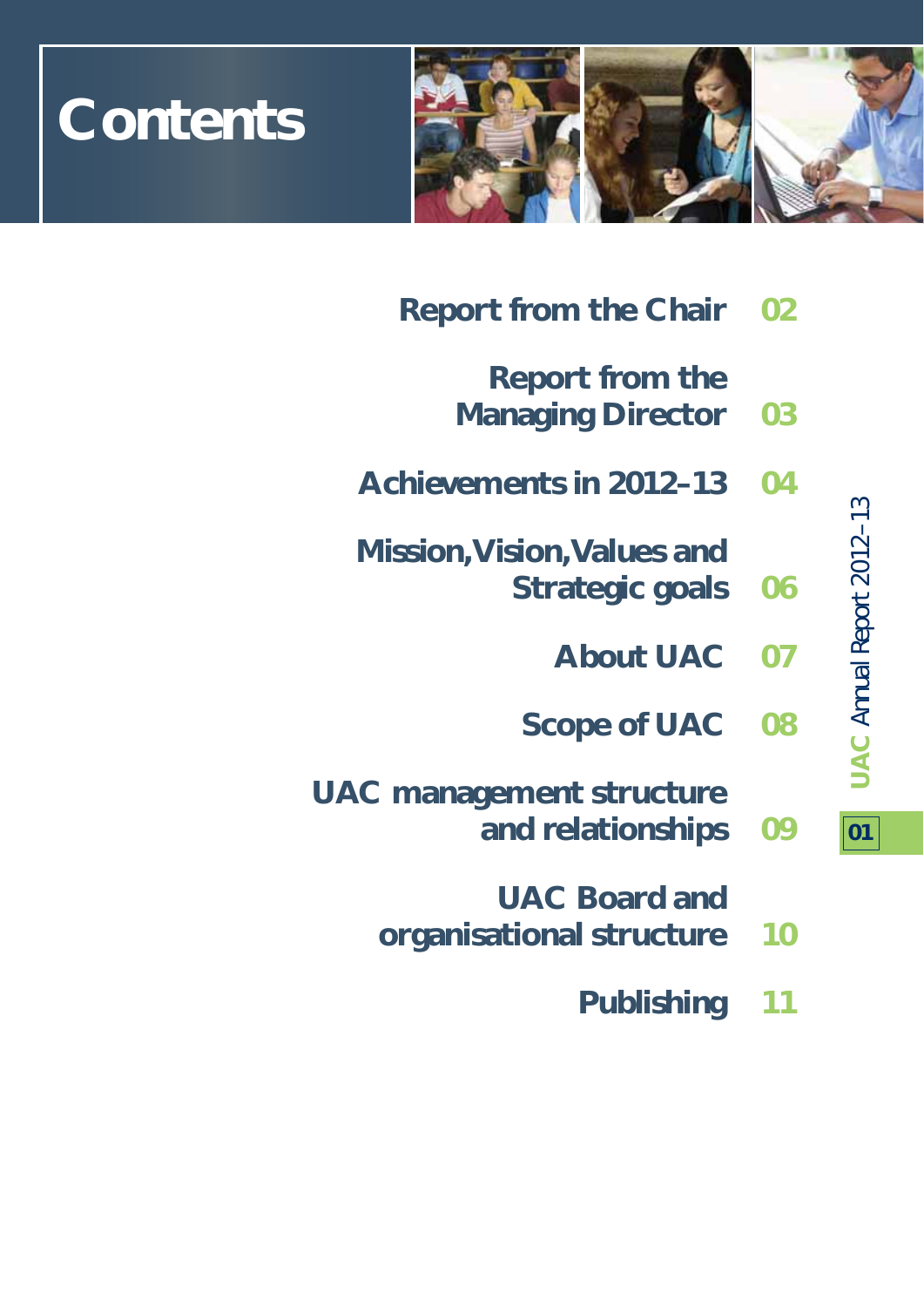# **Report from the Chair**



The 2012–13 financial year was another successful one for the Universities Admissions Centre. While there was pleasing growth in the number of UAC participating institutions, there were no significant changes in the nature of UAC's activities during the year. UAC's core business remains the provision of centralised application, assessment and offer services and a range of functions that support the application and enrolment process.

The activities of the UAC Board during 2012–13 included review of the UAC business continuity plan, approval for the development of an international portal, and receipt of the Managing Director's report to each meeting of the Board, including items relating to finance and budget, audit and risk, work health and safety, general issues of interest at UAC and in the sector, and advice of operational matters and projects in development at UAC.

In that time we have seen continuing growth in undergraduate places at our institutions, in line with the widening participation agenda set by the Bradley Review. As part of that, it is very pleasing that UAC has

partnered with the Bridges to Higher Education consortium to increase participation from disadvantaged and/or under-represented communities in higher education.

Of course, there will be further changes to the higher education sector in the year ahead, and UAC will continue to provide services that meet the changing needs of our participating institutions, schools and applicants.

I took up the role of Chair of the UAC Board in January 2013, and I look forward to working with the Board and UAC staff to ensure that UAC continues to excel in the provision of tertiary admissions services. I would like to acknowledge the prodigious contribution of Crystal Condous, my predecessor as Chair. Crystal served as Chair of the UAC Board for seven years, retiring in December 2012. Crystal's considerable experience and expertise in the tertiary sector was invaluable to UAC during her time as Chair, and her guidance and support over the years is much appreciated.

Finally, my thanks go to the UAC Board and UAC staff for their diligence and shared commitment to UAC's ongoing growth and success. UAC is committed to developing strong relationships with its institutions and all its stakeholders in the community.

Mr Bruce Lines Chair, UAC Board

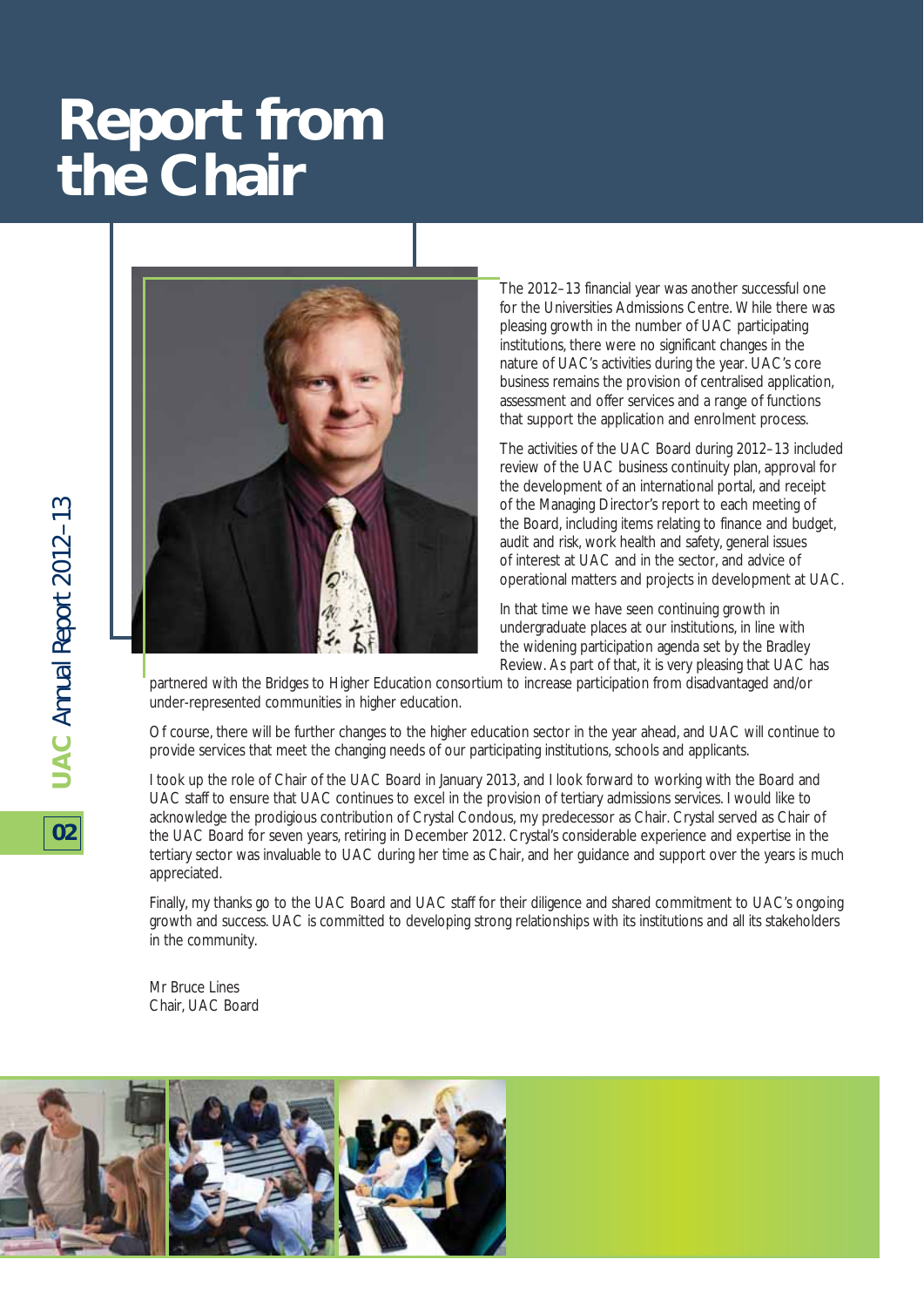# **Report from the Managing Director**





The 2012–13 financial year was one of growth and preparation for change for the Universities Admissions Centre (UAC).

We recorded growth in both applications and offers for undergraduate study (domestic and international), Equity Scholarships and Educational Access Schemes.

This year UAC also expanded to include six new participating institutions; a welcome addition that broadens the tertiary study options for our applicants.

In the coming year we are moving to a year-round admissions model, which will give applicants the opportunity to apply for courses starting at any time of the year in a single application.

The growth in applications comes at a time of further change in the higher education sector. Tertiary institutions are growing in student numbers while government funding is tightening, and there is growing demand for online and other innovative forms of course delivery. These variables, and a recent federal election,

make for challenging and uncertain times ahead. UAC is committed to partnering with our institutions to help them meet whatever challenges they may face.

Finally, I thank the staff of UAC for their hard work this year and our institutions and community stakeholders for their ongoing support.

Mr Andrew Stanton UAC Managing Director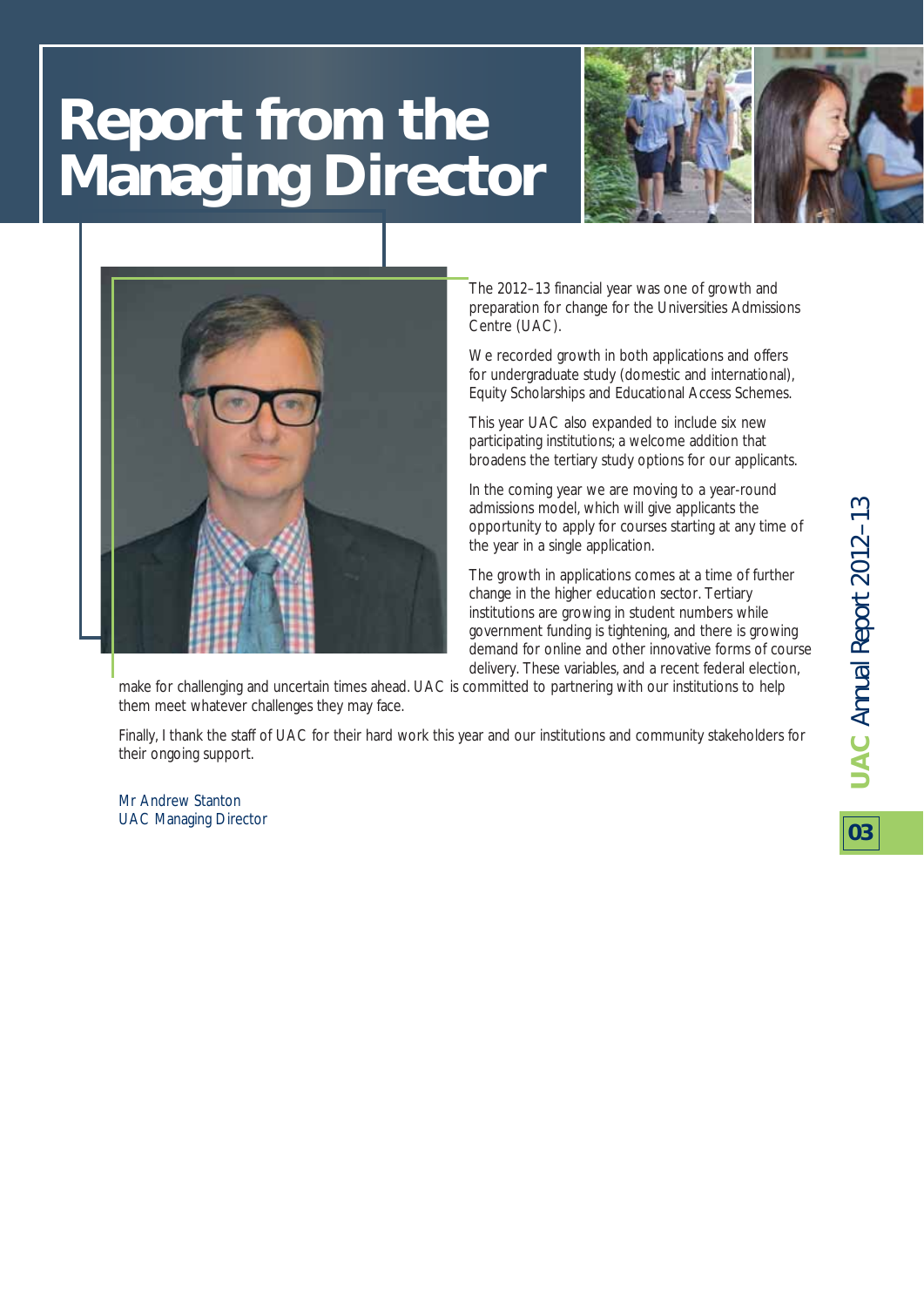# **Achievements in 2012–13**

As the education sector entered a new phase in 2012–13, much of its growth and change was reflected in the following highlights for UAC.

#### *Undergraduate*

Applications for undergraduate study continued to grow. UAC received, processed and assessed more than 90,850 applications – a 1.5 per cent increase on last year.

#### *Postgraduate*

There was a small decline in applications for postgraduate study. UAC received, processed and assessed more than 13,858 applications to the end of the admissions cycle in August – a 1.4 per cent decrease on last year.

### *Equity Scholarships*

UAC received 7,189 Equity Scholarship applications for 2013 admissions; this was an increase of 6.5 per cent compared to the previous year.

A supplementary application period was held for six weeks between February and March, after the main round of offers. This extension to the application period was provided at the request of institutions to cater for students who only became aware of Equity Scholarships when they enrolled on campus after the closing date for applications for main round offers.

#### *Educational Access Schemes*

There was a significant increase of more than 41 per cent in the number of Educational Access Schemes applications received for 2013 admissions. Of the 19,329 applications received, there were 8,259 paper applications and 11,070 'virtual' applications. (Virtual applications are those lodged automatically by UAC on behalf of students attending certain disadvantaged schools.)

#### *Community engagement*

UAC's community engagement program continued to grow in 2012–13 and received a very positive response from our stakeholders in the community. Feedback from attendees highlighted the usefulness of real-life examples and the explanation of the UAC process in simple terms.

UAC had a presence at all major multi-school careers events and expos throughout NSW and the ACT in both metropolitan and regional areas, including the North West, Central West, North Coast, Central Coast, South Coast, Riverina, Illawarra, Newcastle and Hunter Valley regions.

These included the:

- Sydney Morning Herald HSC and Careers Expo at Moore Park
- **Nestern Sydney Careers Expo at Sydney** Olympic Park
- **E** Central West Regional Careers Conference at **Bathurst**

Towns visited included Forbes, Dubbo, Leeton, Wagga Wagga, Albury, Moruya, Canberra, Maitland, Newcastle, Taree, Camden Haven and the new destination of Moree in the far north of the state.

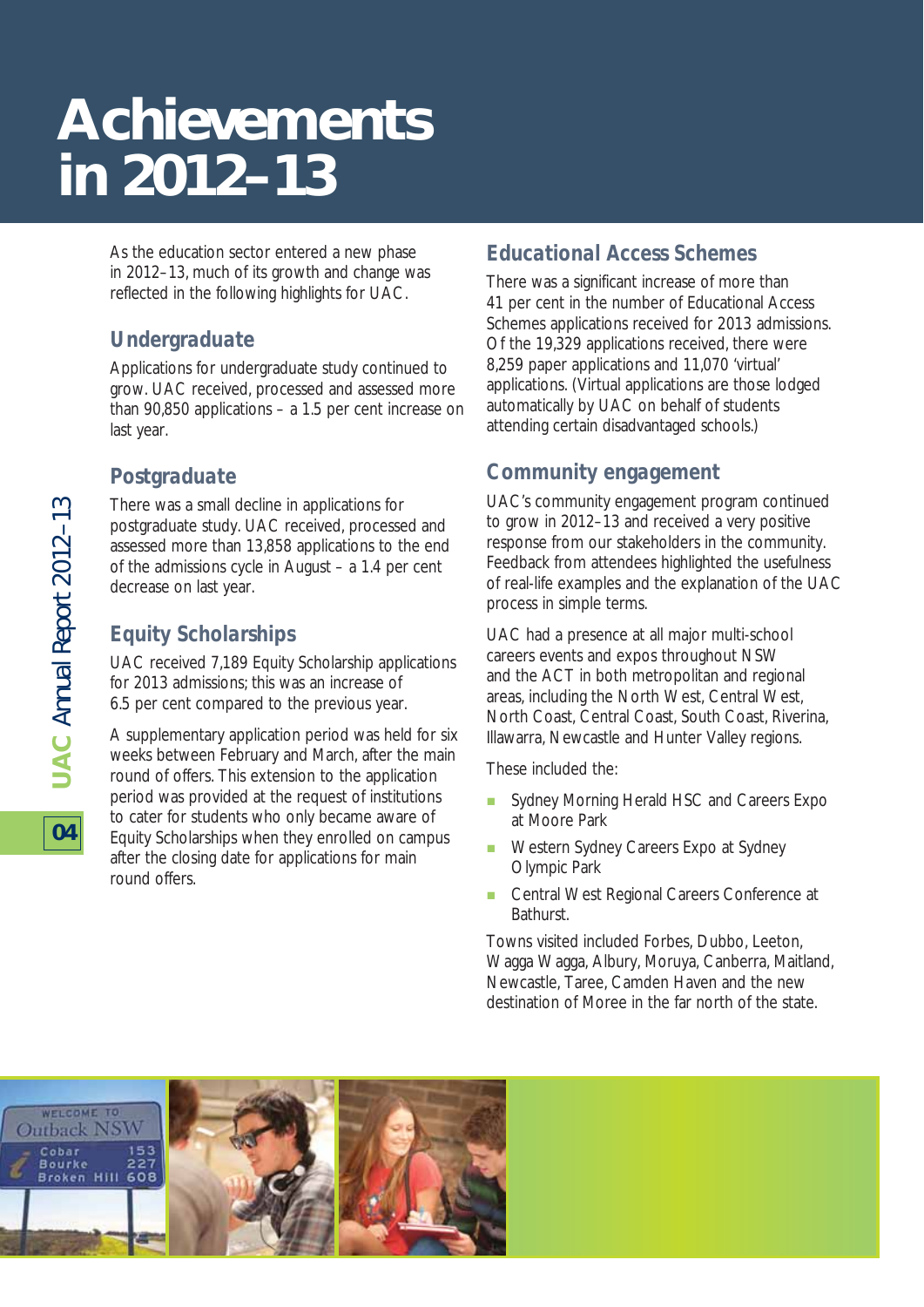

The Community Liaison team undertook presentations for particular groups. These included:

- **the University of Western Sydney's Fast Forward** program for current Year 12 students aimed at encouraging participation in tertiary education
- **a** a Port Macquarie session for non-Year 12 students on behalf of Charles Sturt University and the University of Newcastle to build aspirations for tertiary study in the region
- **a** a Sydney session for international Year 12 students and their parents on applying for tertiary study.

UAC also ran various sessions for Year 10 students choosing subjects for Years 11 and 12 and for parents guiding their children through the process of applying for tertiary study.

Based on the successful scaling sessions aimed at principals, deputy principals, careers advisers, head teachers and year advisers, the Community Liaison team has also run a series of UAC Information Days in metropolitan and regional areas, covering all aspects of the UAC process.

#### *Customer service*

UAC's Customer Service Centre is open Monday to Friday from 8.30am to 4.30pm and handles counter enquiries, telephone calls and email enquiries. In the peak period of August 2012 to February 2013 we handled approximately 77,000 calls and 13,000 emails.

Customer Service received 3,010 calls on Thursday 20 December 2012, the day ATARs were released on UAC's website.

As well as striving to guide applicants through the admissions process by updating and improving content on UAC's website, UAC has developed its online social media presence, giving applicants several possible channels to stay up to date with UAC's latest announcements and reminders about important opening, closing and offer dates.

This financial year was the first full year UAC's Facebook page (www.facebook.com/ universitiesadmissionscentre) was active. Facebook has continued to provide a valuable communication channel and to support our traditional phone and email customer service function. At UAC's peak period during the main admission period Facebook had more than 3,000 followers—an increase of 33 per cent since last year. Users under the age of 24 remain the largest demographic segment of users.

UAC launched its YouTube channel

(www.youtube.com/user/UACinfo) in September 2012 with a series of guides to applying for undergraduate study as a domestic or international student and a guide to applying for postgraduate study. UAC also developed video guides explaining important parts of the application process, such as understanding the ATAR and changing preferences.

UAC's launch on Twitter (http://twitter.com/ UACinfo) in December 2012 provided us with an additional social media channel to reach applicants who may not have Facebook. The follower base has grown at about 10 per cent each month.

In August 2012 we produced a podcast on understanding scaling, which has had over 50,000 downloads since its launch.

#### *Other achievements*

#### *Flexible undergraduate admissions*

In 2012–13 UAC and its participating institutions agreed to move to flexible undergraduate admissions. This means that from 2014 admissions onwards UAC will have a single admissions period that runs from August through to July. Applicants will be able to apply for courses starting throughout the year with one application.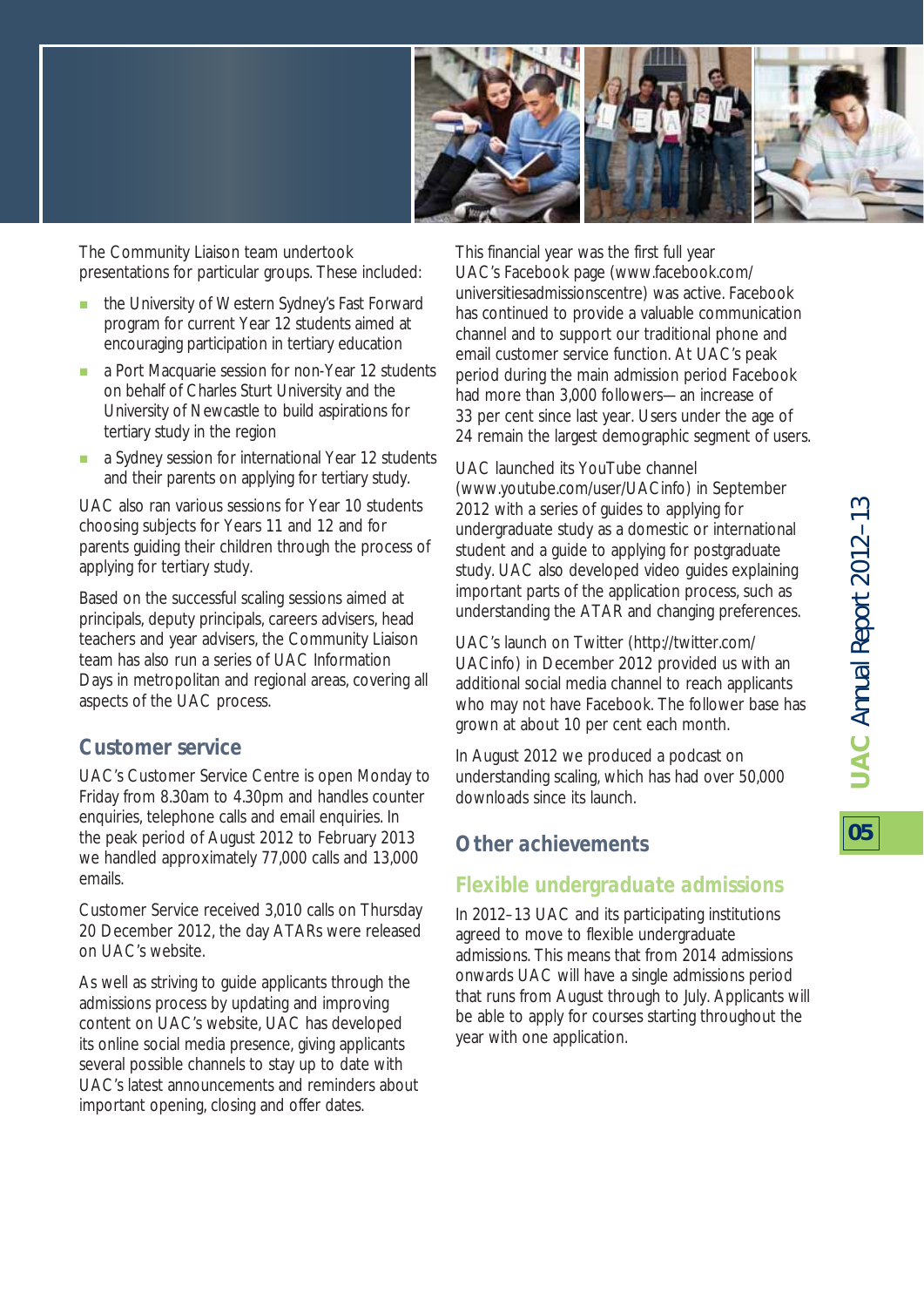# **MISSION**

To excel at providing services to participating institutions, prospective students and others that promote access to tertiary education that is for the benefit of all community groups.

# **VISION**

To be regarded as the most effective, innovative, knowledgeable and helpful partner in the tertiary admissions sector.

# **VALUES**

**06**

### *Respect and develop our partnerships*

We have many partnerships – with participating institutions and the NSWVCC, staff, applicants, suppliers, government, and the UAC Board. Our success relies upon the quality of these relationships, which we maintain and improve through co-operation and do and bring a sense of understanding.

## *Play by the rules*

We value the trust of our partners and will promote a culture of integrity, impartiality and honesty among our staff and through our partners as a core feature of our business.

### *Exceed expectations*

We have a positive attitude and will always look to provide solutions to problems or different ways of doing the things that are important to our business and our partners.

#### *Be the best*

We will strive to be the best in everything we care, skill, diligence and loyalty to our work. We will listen to our partners. make improvements where we can, take pride in our achievements and build on them.

## **STRATEGIC GOALS**

- Expand the range and utilisation of our services.
- Develop and improve our systems.
- Maintain excellence in our business processes.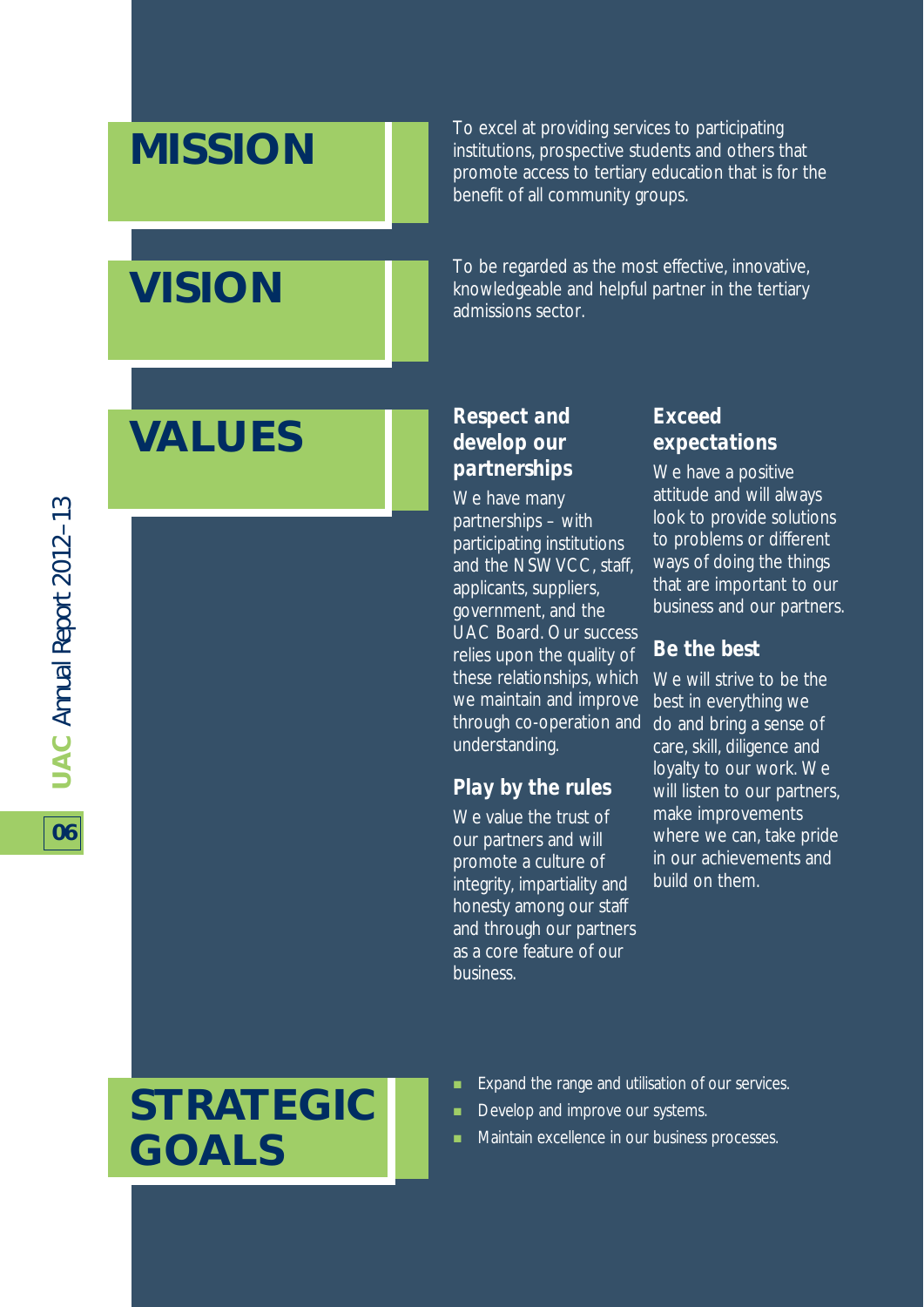# **About UAC**



Initially formed in 1969 as an association of Sydney metropolitan universities, UAC was set up in 1995 by the New South Wales Vice-Chancellors' Committee (NSWVCC) to process applications for admission to undergraduate courses offered by its participating universities in NSW and the ACT.

Before 1995, UAC operated as an administrative division of the University of Sydney. In 1996 it became the Universities Admissions Centre (NSW & ACT) Pty Ltd, a company owned by UniProjects Pty Limited, in turn owned by the NSWVCC.

UAC's offices are located at Sydney Olympic Park.

#### *Participating institutions*

UAC welcomed several new participating institutions in 2012–13 as it moved to include other approved higher education providers offering courses at diploma level or higher that are eligible for FEE-HELP. These were:

- **APM College of Business and Communication**
- **Billy Blue College of Design**
- **Campion College Australia**
- **International College of Management, Sydney**
- **Jansen Newman Institute**
- **Nilliam Blue College of Hospitality Management.**

In total there were 24 participating institutions in 2012–13. The remaining institutions were:

- **Australian Catholic University**
- **Australian Maritime College**
- **Australian National University**
- **Canberra Institute of Technology**
- **Charles Sturt University**
- **Griffith University**
- **La Trobe University**
- **Macquarie University**
- **Southern Cross University**
- University of Canberra
- **University of New England**
- **University of New South Wales**
- **University of Newcastle**
- University of Sydney
- **University of Technology, Sydney**
- **University of Western Sydney**
- University of Wollongong.

Our services to participating institutions include centralised application and assessment processes for undergraduate, postgraduate and distance education courses, Educational Access Schemes (EAS) and Equity Scholarships (ES) applications, and applications from specific groups of international students. UAC is also responsible for calculating and providing the Australian Tertiary Admission Rank (ATAR) to NSW Higher School Certificate students.

### *Apply direct institutions*

For the first time in 2012–13, UAC offered approved higher education providers the opportunity to appear in the UAC Guide and on UAC's website without fully participating in UAC's application and assessment process. Applicants apply directly to these institutions. The following institutions appeared as apply direct institutions in the *UAC 2013 Guide*:

- **Academy of Information Technology**
- Australian College of Applied Psychology
- Australian College of Physical Education
- **Australian International Conservatorium of Music**
- **Blue Mountains International Hotel** Management School
- **JMC Academy**
- Sydney Institute of Business and Technology
- **The University of Notre Dame Australia**
- **NH** Whitehouse Institute of Design, Australia.

#### *Staff*

UAC employed 62 people on a permanent basis and recruited 55 fixed-term temporary staff for periods of up to six months during 2012–13.

#### *Management*

UAC's major policies are determined by the UAC Board, which reports to the NSWVCC. The day-to-day activities of UAC are the responsibility of the Managing Director. See page 9 for UAC management structure and relationships.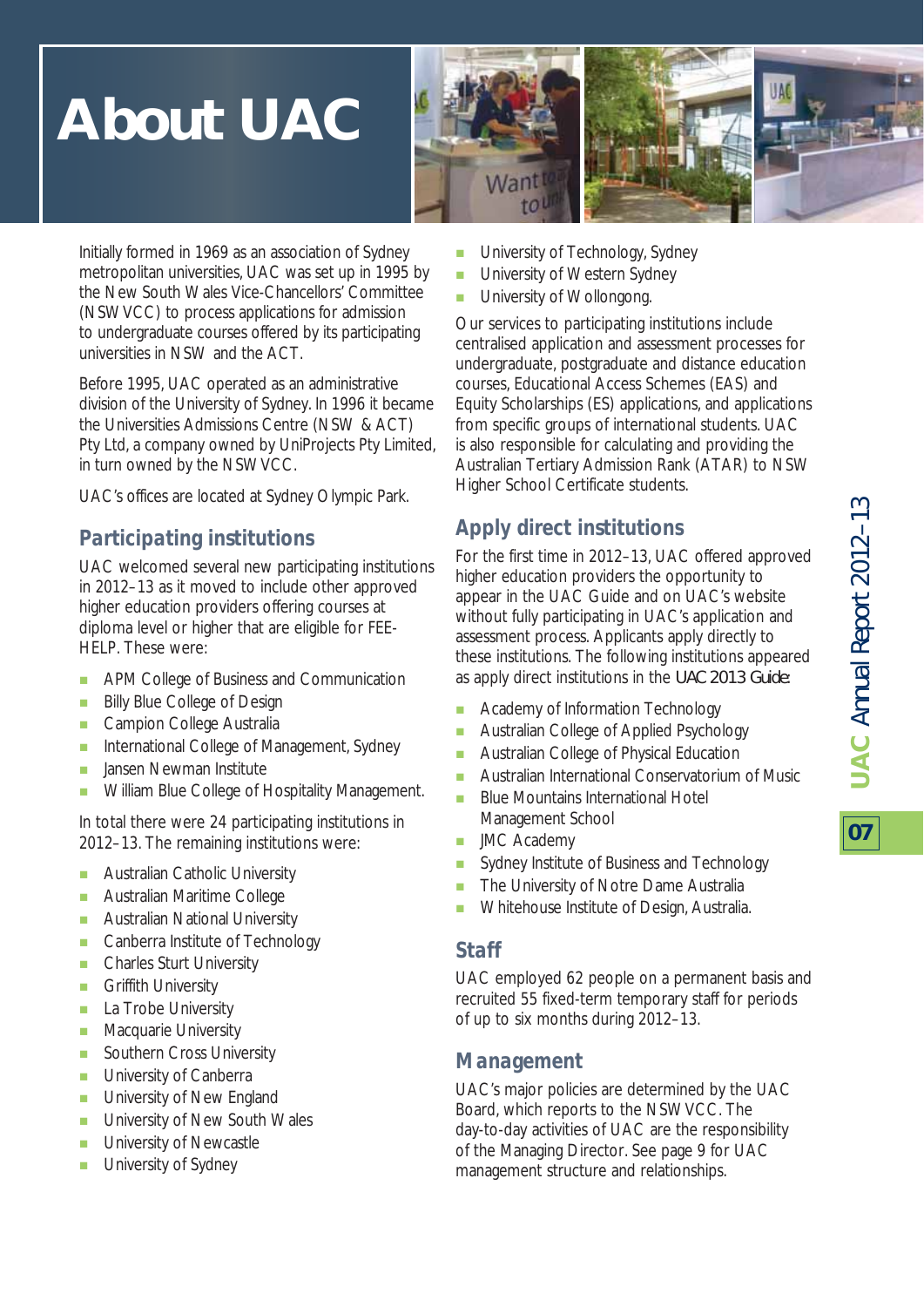# **Scope of UAC**

### *Functions*

From its origins as a centre for handling undergraduate applications, UAC's functions have increased significantly to include:

- **Undergraduate admissions**  administering undergraduate admissions for domestic and selected international applicants. This includes a centralised application and assessment process, management of the allocation process, and providing associated publications, information and services for applicants, potential applicants, other interested parties and the general public.
- **Postgraduate admissions** administering postgraduate admissions for selected coursework courses for domestic applicants. This includes a centralised application and assessment process, management of the allocation process, and providing associated publications, information and services for applicants, potential applicants, other interested parties and the general public.
- **Educational Access Schemes (EAS)** administering EAS, including the provision of centralised applications and assessment, and providing associated publications, information and services for applicants, potential applicants, other interested parties and the general public.
- **Equity Scholarships (ES)** administering ES for UAC applicants and current university students, including centralised applications and assessment, and providing associated publications, information and services for applicants, potential applicants, other interested parties and the general public.
- **Australian Tertiary Admission Rank (ATAR)** – managing the ATAR, including website release, the production and distribution of ATAR Advice Notices, running the ATAR Enquiry Centre and providing associated publications and

information for students, teachers, parents, other interested parties and the general public.

 **Special Tertiary Admissions Test (STAT)** – administering STAT Multiple Choice and Written English, including providing centralised applications, test venues and supervisors, and associated publications, information and services for candidates, potential candidates, other interested parties and the general public.

#### *Size*

The following figures for semester 1 in 2013 give some background to the size of the functions listed above.

| Undergraduate                           |        |
|-----------------------------------------|--------|
| Domestic applications                   | 88,237 |
| Domestic offers                         | 82,069 |
| International applications              | 2,702  |
| International offers                    | 4,890  |
| Postgraduate                            |        |
| Applications                            | 11,057 |
| Offers                                  | 12,263 |
| <b>Educational Access Schemes (EAS)</b> |        |
| Applications                            | 19,329 |
| <b>Equity Scholarships (ES)</b>         |        |
| Applications                            | 7,189  |
| <b>ATAR</b>                             |        |
| ATAR Advice Notices sent in 2012        | 67,449 |
| <b>STAT</b>                             |        |
| STAT candidates                         | 2,537  |



UAC Annual Report 2012-13 **UAC** *Annual Report 2012–13*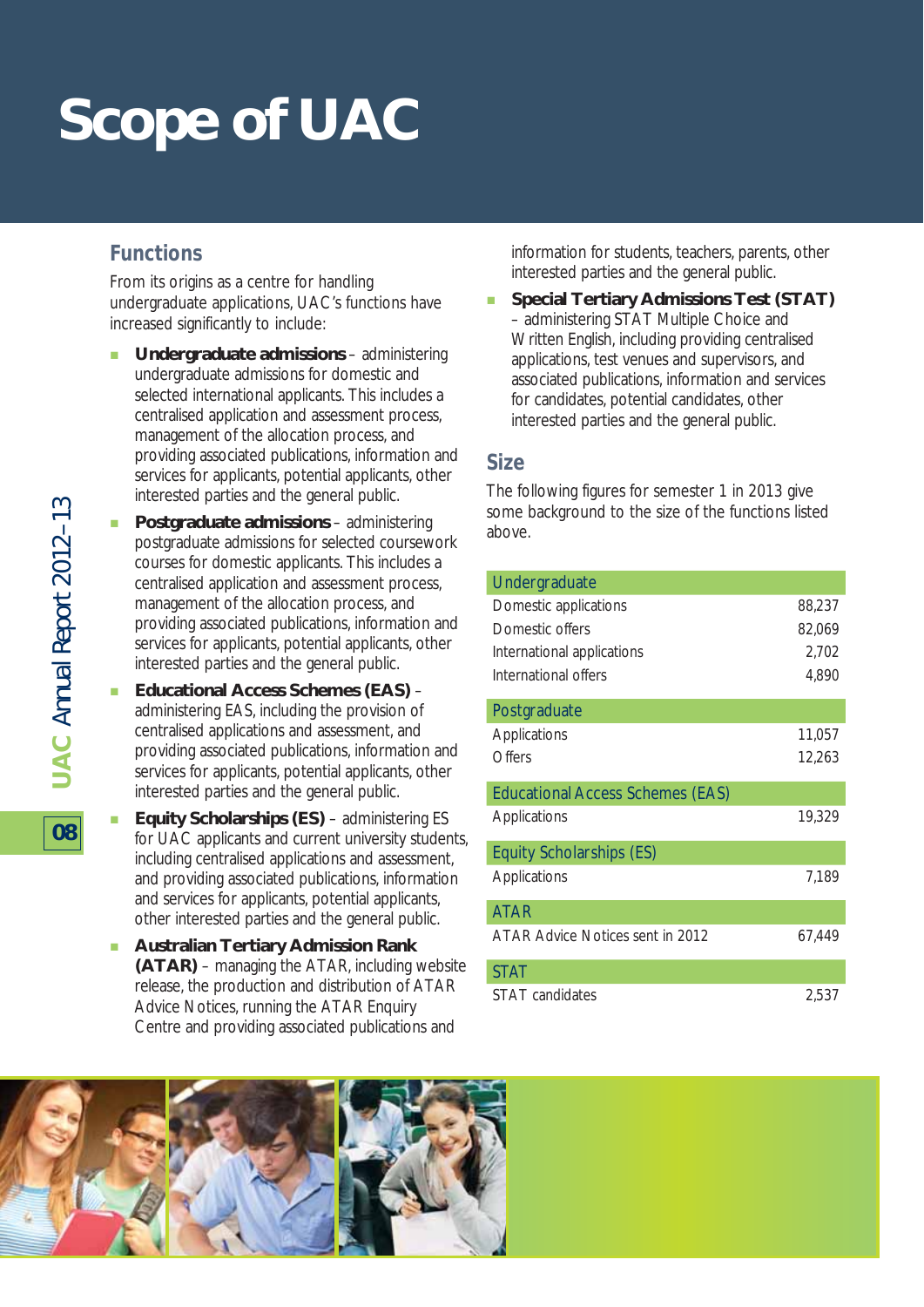# **UAC management structure and relationships**



Comprises the Vice-Chancellor from each NSW/ACT university.

Comprises:

- **Example 1** eight nominees of the NSWVCC
- (and one current Vice-Chancellor) **Users Committee**
- **Managing Director, UAC**

See UAC Board on page 10.

Andrew Stanton

Comprises:

one representative from each institution.

Provides advice to Managing Director. The Managing Director and senior UAC staff attend. The Chair is a member of the Board.

See UAC organisational structure on page 10.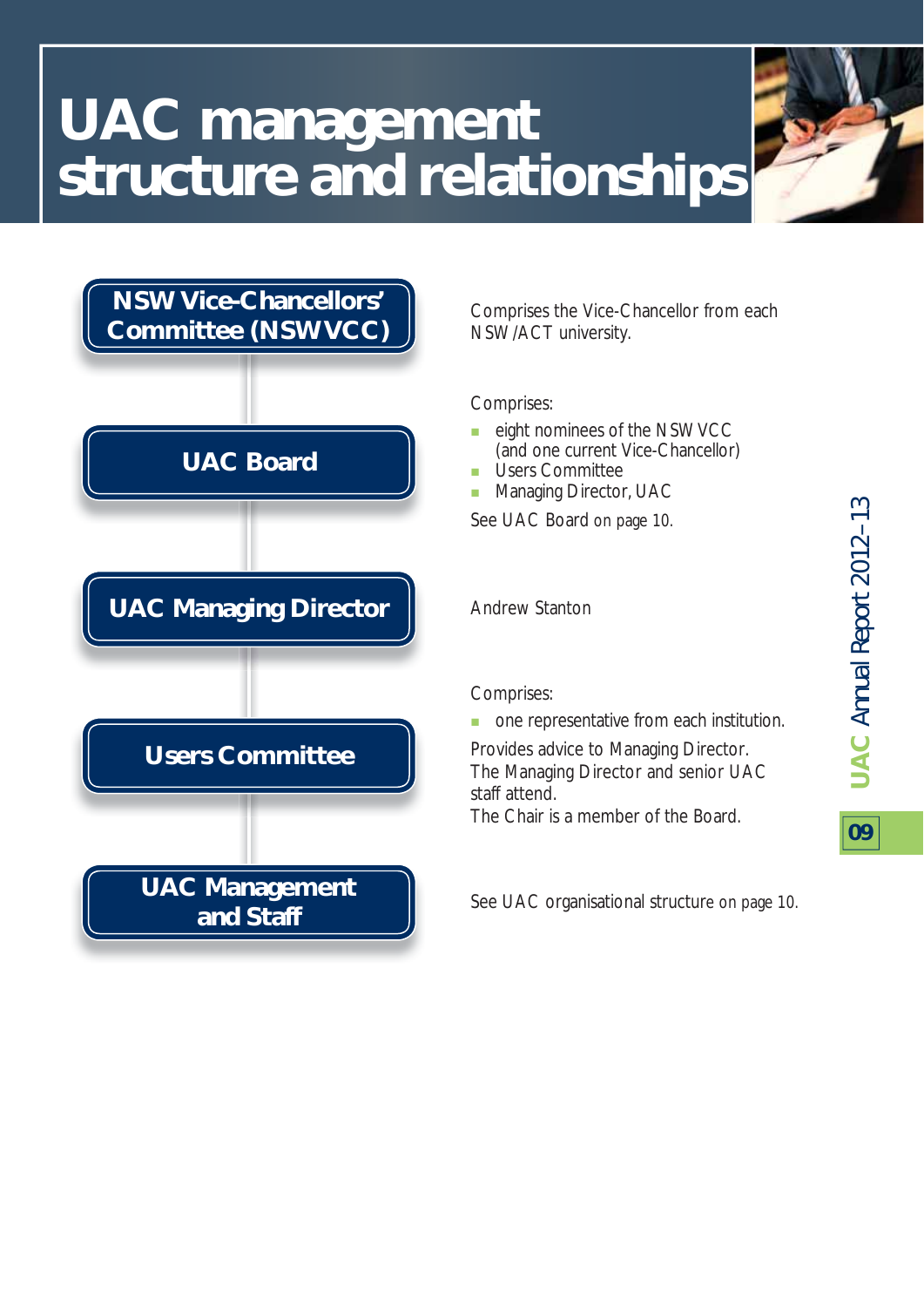# **UAC Board and organisational structure**

#### *Chair*

#### **Mr Bruce Lines**

BA (Hons), MPubPol, MBA, GAICD Vice-President, Operations, University of Canberra Appointed January 2013

Bruce joined the University of Canberra in 2003 as Director, Student Services. He was appointed Registrar in 2009, and Vice-President, Operations, in 2013.

Over the course of his career, Bruce has presented conference papers and published in areas relating to tertiary education management. He has previously chaired the Board of the University of Canberra Union (UCU) and also served on the Board of the Queensland Theatre Company. In 2006 Bruce was awarded a Carrick Institute Citation for Outstanding Contribution to Student Learning, relating to his oversight of VET to UC pathway programs.

#### **Crystal Condous**

Appointed June 2005; retired December 2012

Crystal Condous OAM, BComm (Marketing) MLib. Principal of Crystal Condous Consulting Services; was a member of the board of Governors for the Centennial Parklands Foundation; was Registrar and Deputy Principal of the University of New South Wales; awarded an OAM in 2004 for services to tertiary education as an administrator.

#### *Other members*

#### **Professor Peter Lee (NSWVCC representative and Deputy Chair)**

Vice-Chancellor, Southern Cross University Appointed January 2012

#### **Professor Robert Coombes**

Head School of Accounting and Finance Charles Sturt University Appointed September 2005

#### **Professor Joan Cooper**

Pro-Vice Chancellor (Students) and Registrar University of New South Wales Appointed February 2009

#### **Mr Damien Israel**

Chief Finance Officer University of Wollongong Appointed July 2011

#### **Ms Shaneen McGlinchey**

Deputy Registrar University of Western Sydney Appointed March 2010

#### **Mr Chris Hadley (Chair, Users Committee)**

Manager, Enrolments and UAC Admissions University of Wollongong Appointed July 2011

#### **Mr Andrew Stanton (UAC Managing Director)** Appointed August 1995

### *Officer*

#### **Mr John Pegg (Company Secretary)**

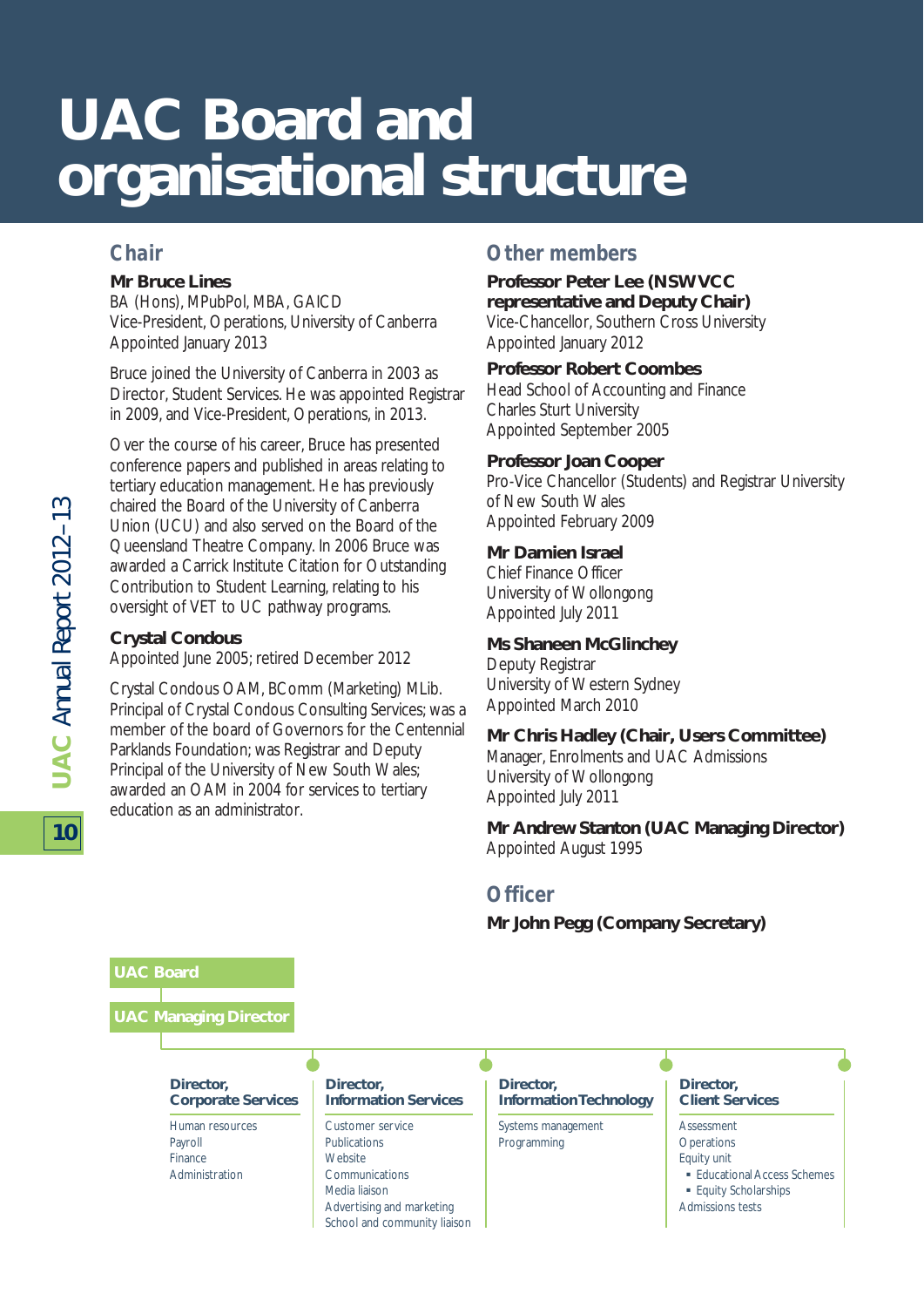# **Publishing**



### *Online*

#### *Website*

UAC's website is the main information and application source for undergraduate, postgraduate and international applicants. It is updated constantly to reflect the latest general and course information. All applicants apply online. They can also review and change their applications at any time up until final closing dates using the Check & Change function.

The website contains information on Equity Access Schemes and Equity Scholarships as well as the Special Tertiary Admissions Test (STAT). Additional areas include Schoolink, which brings together resources for schools and careers advisers, as well as a secure corporate area for participating institutions.

With the growth in users accessing UAC's website through an array of devices, including phone, tablet and PDA, UAC developed the website for undergraduate admissions in August 2012 using the principles of responsive web design to enhance content and navigation on different screen widths.

Website content was also enhanced to include a Media Hub area, bringing together UAC's social media platforms of Facebook, YouTube, Twitter and podcasts.

### *Directions*

*Directions* is UAC's monthly e-newsletter for applicants, careers advisers, institution staff and international student agents. It advises subscribers of upcoming events, admissions deadlines, offer releases, scholarship information and closing dates.

## *Print*

### *UAC Guide*

The UAC Guide, published in July each year, is a comprehensive resource for domestic undergraduate admissions. It contains information about application procedures and admission requirements, general information about participating institutions and detailed course descriptions.

The Guide is distributed free-of-charge to Year 12 students in NSW and the ACT. Non-Year 12 applicants can buy a copy from newsagents throughout Australia or from UAC.

In 2012–13 the Guide expanded to include Apply direct institutions, with general information about these institutions, descriptions of the courses available and application information.

### *Mid-year Admissions Supplement*

The Mid-year Admissions Supplement is a companion publication to the UAC Guide. It is published in April each year with general and course information for applicants wanting to apply for undergraduate courses at UAC's participating institutions that commence in second semester. With the move to year-long admissions for 2013/14, the 2013 mid-year supplement is the last edition to be published.

## *UAC International*

The UAC International booklet is published each year for certain international students who are eligible to apply through UAC. It contains application information and admission requirements, general information about participating institutions and a list of courses for first-semester undergraduate courses.

### *University Entry Requirements Year 10 booklet*

The University Entry Requirements Year 10 booklet is published each year to help Year 10 students make decisions about which HSC courses to take in Years 11 and 12. The booklet lists details of prerequisites, assumed knowledge and recommended studies for each area of study offered by UAC's participating institutions.

The booklet was expanded in 2013 to include background information about the HSC, the ATAR and applying to uni. It aims to encourage Year 10 students to think carefully about their subject selections for years 11 and 12, making it easier for them to enter and succeed at tertiary study.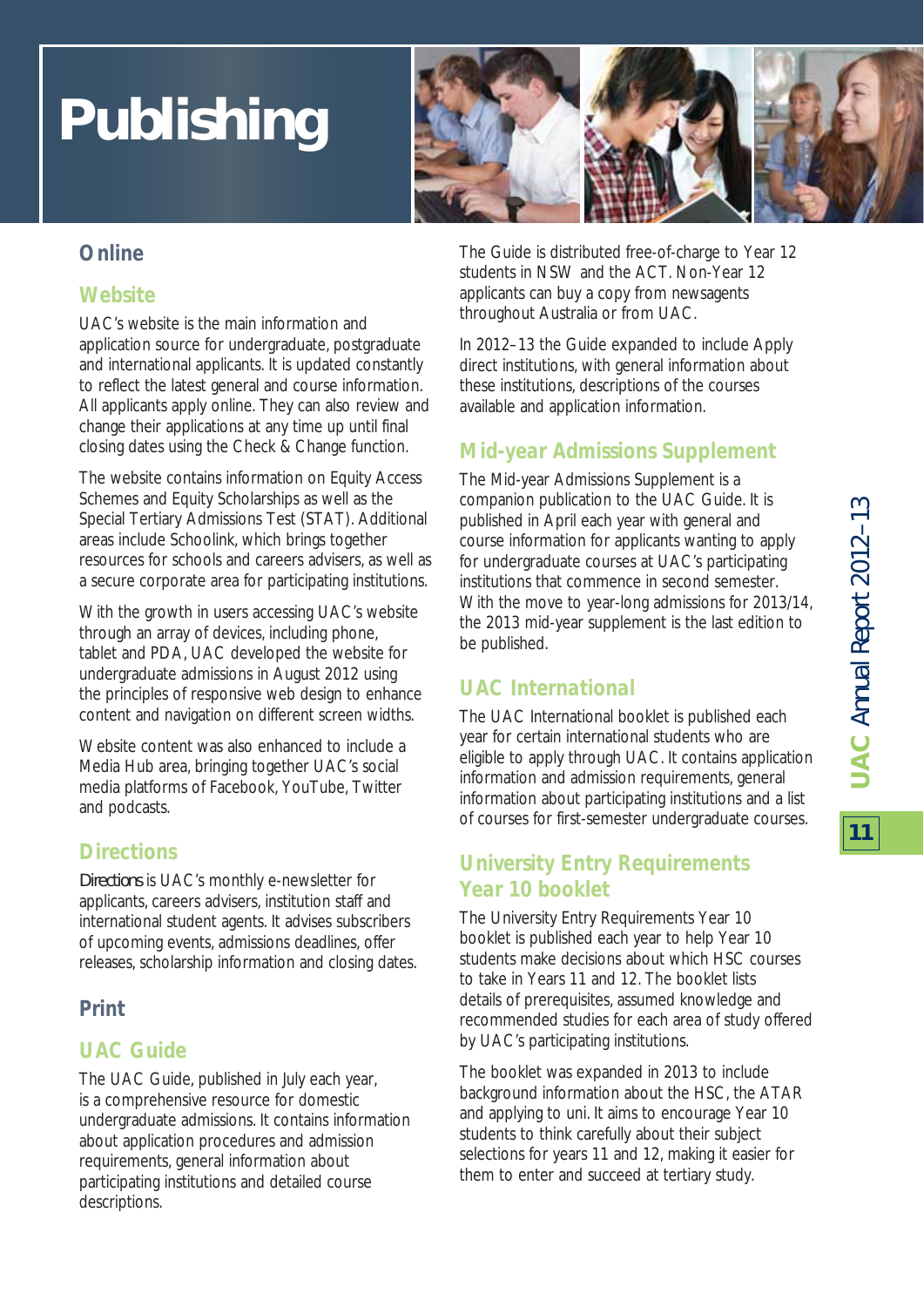#### *Report on the Scaling of the NSW Higher School Certificate*

Compiled by the NSW Vice-Chancellor's Technical Committee on Scaling, this report contains information on the calculation of the ATAR in the previous admissions year.

#### *All about your ATAR*

This booklet answers the frequently asked questions about the ATAR in simple terms. It is published to coincide with the release of the ATAR in December.

### *Educational Access Schemes (and application form)*

This booklet is published annually to provide essential information about applying for consideration under an Educational Access Scheme.

#### *Equity Scholarships*

This booklet is published to provide information about applying for an Equity Scholarship through UAC.

#### *UAC News*

This newsletter is for schools. It is published four times a year and contains general information for careers advisers, teachers, parents and students.

#### *Other publications*

These publications for students, parents and career advisers are updated annually. They are distributed for free at information sessions and careers and university events across the state throughout the year.

### *All about UAC for Year 11 and 12 students*

This booklet gives Year 11 and 12 students information on the application process for university entry and details of how to prepare and research the many aspects of entry to tertiary study.

### *All about UAC for parents*

This booklet collates common questions parents have when guiding their child through the tertiary education process and enables them to understand the process and talk to their child's teachers with confidence.

#### *All about UAC for careers advisers*

Based on the most common questions received by UAC from professional careers advisers, this booklet helps them to advise their Year 10 and 12 students on maximising their chances of being accepted to tertiary study.

#### *Frequently asked questions about the ATAR*

Every year UAC receives many queries in relation to the ATAR. This booklet aims to address these common questions and the confusion surrounding the ATAR experienced by teachers, careers advisers, other education professionals, students and parents.

### *Steps 2 study*

This booklet is for prospective applicants for undergraduate study who have not recently completed their Year 12 studies. It outlines what they need to consider to achieve their goal of further study, and includes personal stories from others who have been in the same position.